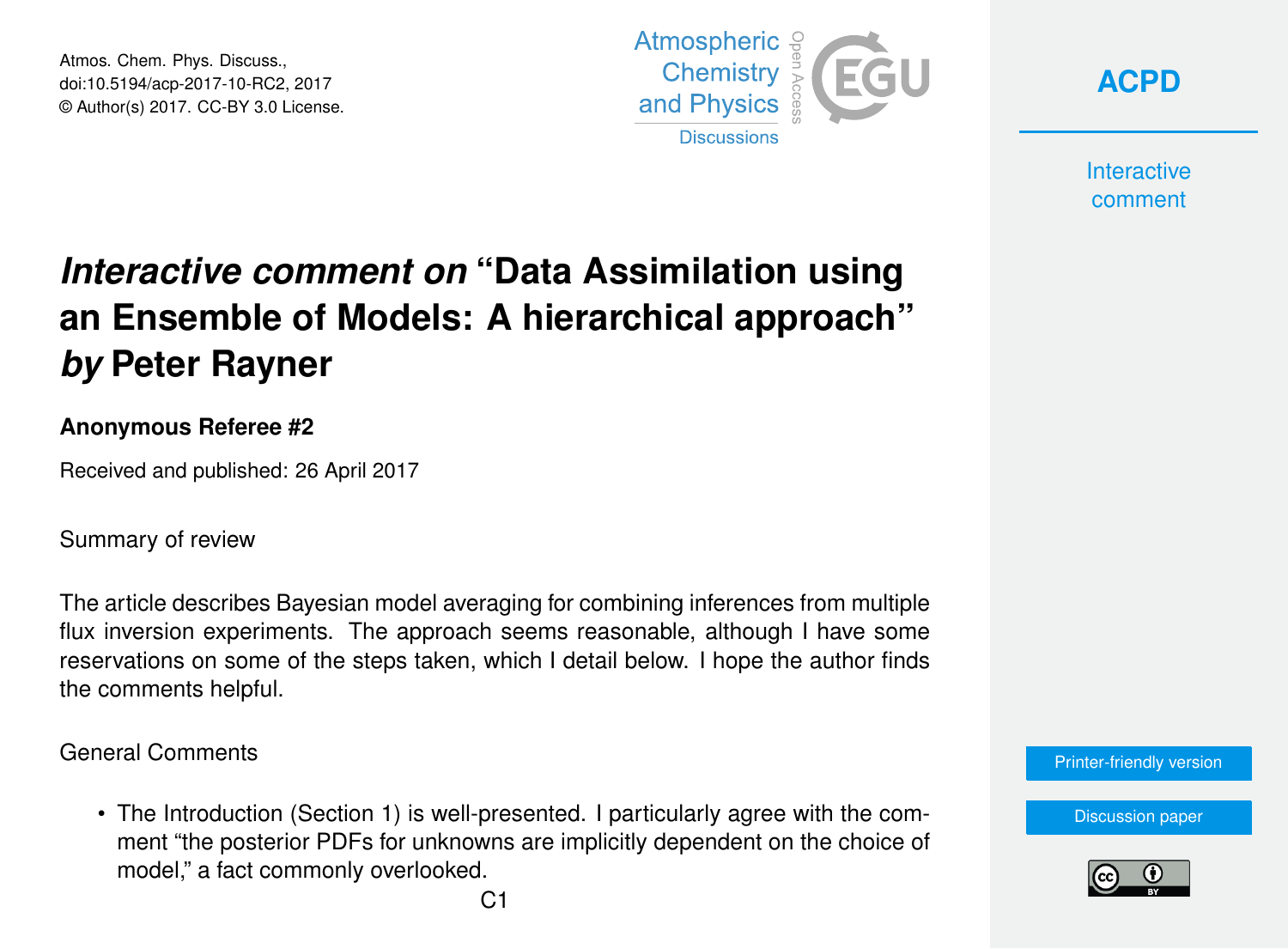- It is important to note that all the theory from Section 2 is conditional on the same data *y* being used in all of the inversions. Is this the case in the Gurney study? What can be done when *y* differs across models?
- I disagree with the introduction of JIC. Isn't this just the marginal log-likelihood of the  $i^{th}$  component? I think it should be described as such. Also it is well-known that the marginal log-likelihood penalises for complex models and the marginal likelihood is commonly employed in model selection.
- Are you sure that if we replace  $H_i$ *BH* $_i^T + R$  with *I* we retrieve the BIC? The BIC plugs-in maximum likelihood estimates of *x* into the log-likelihood, while the marginal likelihood (which you label JIC) integrates out *x*, which is different.
- P3 L30: The comment 'We don't believe that the relative quality of two model depends on the amount of data used to compare then...' is slightly out of place. There are many texts that show that asmyptotically these criteria hold (under some assumptions). If there is reason to believe that the assumptions are not valid (and the criteria are hence not valid) for the flux inversion problem discussed, then some other theoretical foundation for the use of a different criterion is needed.
- Related to the previous comment, the theory shows that the posterior flux is a weighted Gaussian mixture with weights  $\{W_i\}$ . What is the theoretical justification of using the marginal log-likelihood to weight when combining (as I think is implied when using the expression 'JIC-weighted')? The  $\{W_i\}$  being degenerate is unfortunate but not a valid reason. The same comment holds for the crossvalidation metrics.
- P8 L25: I cannot find a reasonable justification as to why one should add *R* and  $\mathbf{R}^{sample}$ . There are justifiable alternatives – for example in spatial analysis one would fit a space-time model to the residuals with nugget and use this for the

**Interactive** comment

[Printer-friendly version](http://www.atmos-chem-phys-discuss.net/acp-2017-10/acp-2017-10-RC2-print.pdf)

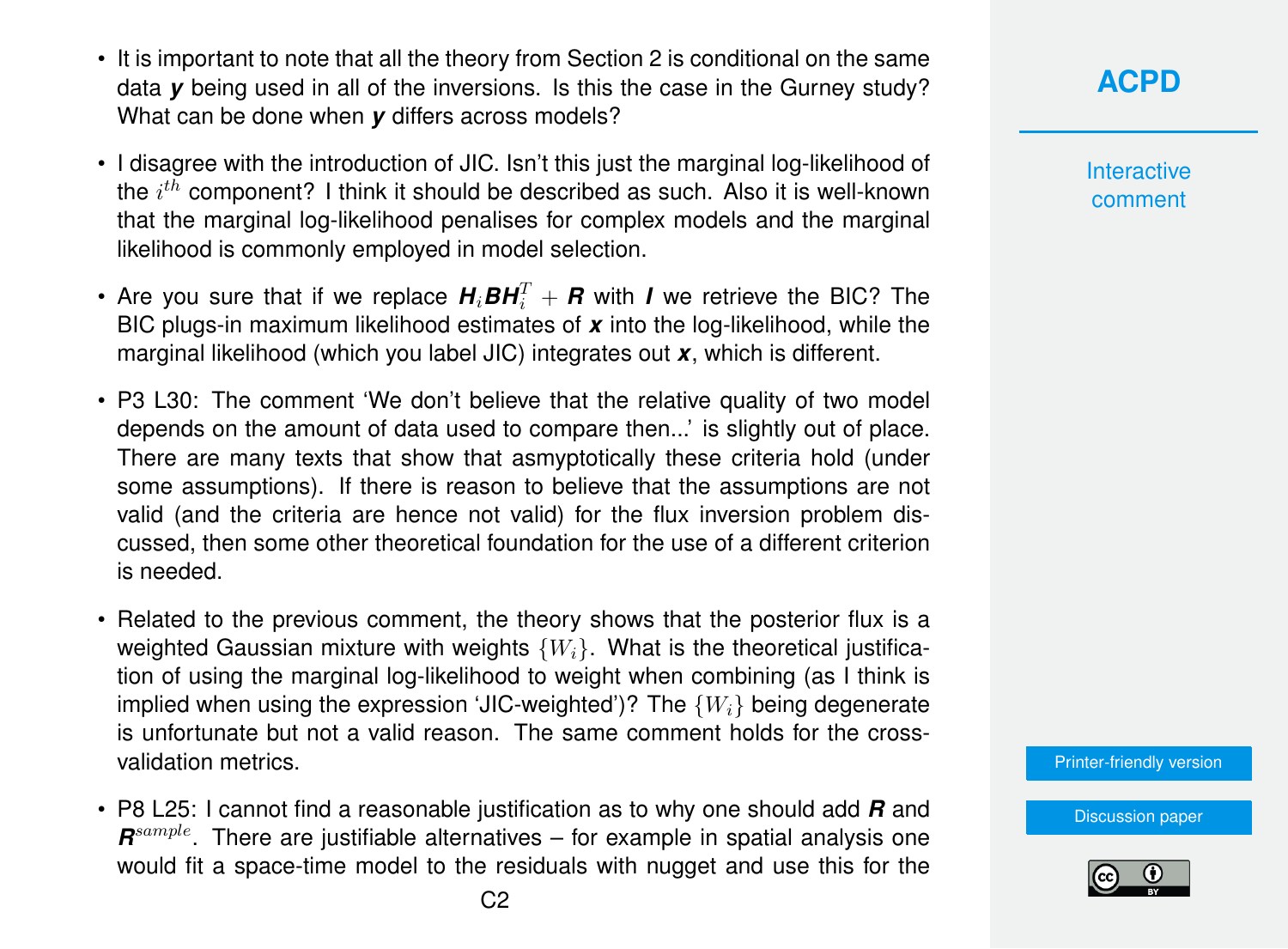new *R*. This will be guaranteed to be non-singluar and positive definite. I think that adding these two matrices can lead to unforeseen consequences in other settings.

Other Comments

- P1 L24: I do not agree with the comment 'When structural uncertainty enters the problem only ensemble methods are available'. Although less direct, cannot one introduce an additional unstructured residual term in the model and see if that dominates?
- Section 2 and Appendix A need work to make the notation consistent. Just some things I picked up:
	- $H_i$  should be bold everywhere
	- The lack of conditioning on the data *y* in all equations makes it hard to distinguish between prior and posterior distributions. Also the use of  $K(H_i)$ as prior is confusing since  $K$  is a normalising constant in Equation (6).
	- The matrix *B* in Section 2 has become *P* in Appendix A.
	- In Appendix A, the PDF  $G(\cdot)$  takes three arguments, while in Section 2 it only takes 2.
	- Appendix A needs to be cleaned up, there are expressions like 'mathbf' appearing,  $\mu$  is not bold, the subscript i could be apparent on the LHS but not on the RHS, etc. See also my comment on clarifying the maths in Section A further below.
- P3 L27: Instead of "assumption that we must choose one" I would instead say "assumption that the sum of the probabilities of the models given the data equals one." Strictly speaking, unless you are using a Bayesian estimator you do not need to choose any specific one model.

**Interactive** comment

[Printer-friendly version](http://www.atmos-chem-phys-discuss.net/acp-2017-10/acp-2017-10-RC2-print.pdf)